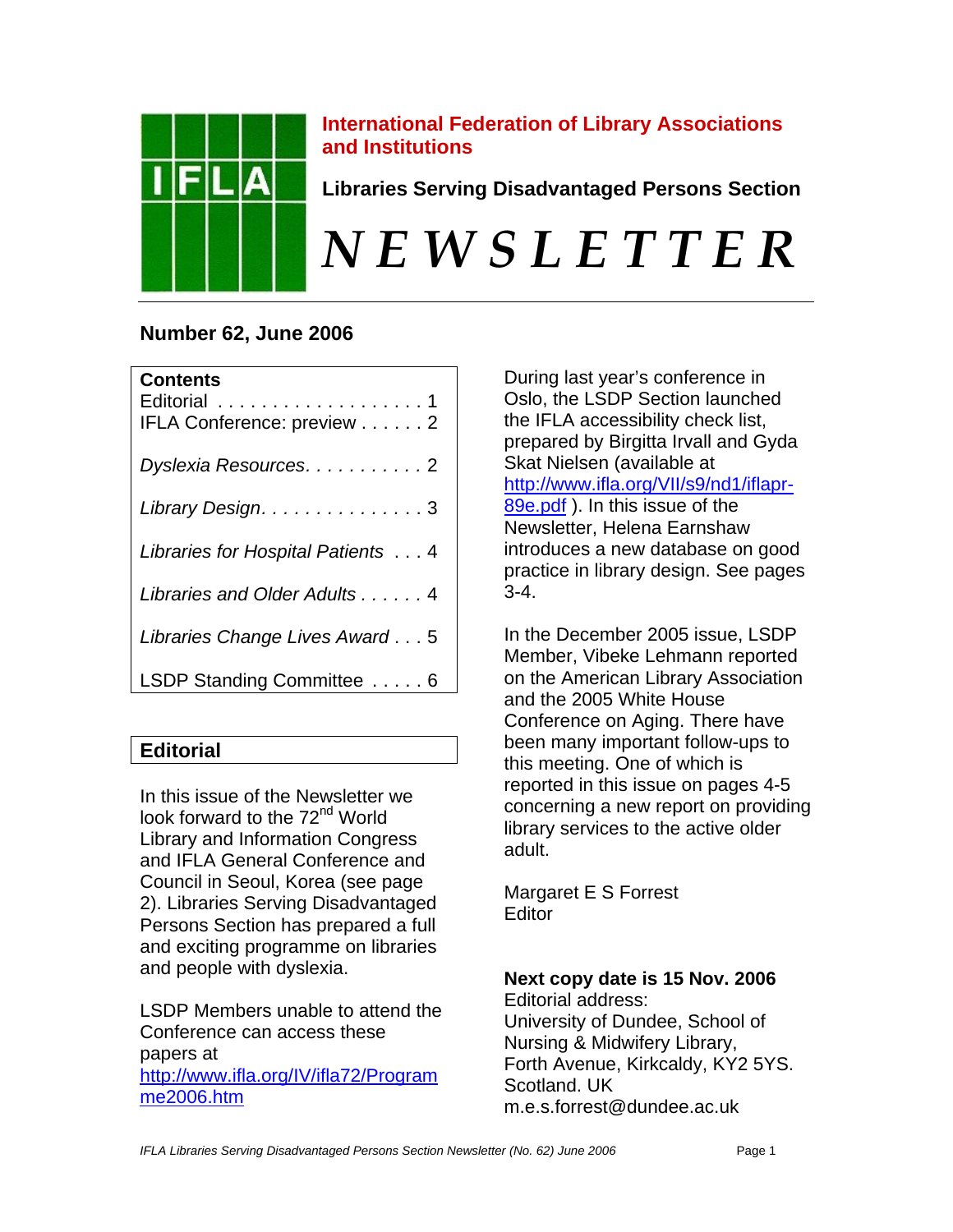## **IFLA Conference Preview**



World Library and Information Congress: 72nd IFLA General **Conference** and Council

*"Libraries: dynamic engines for the knowledge and information society"* 

> August 20th - 24th 2006, Seoul, Korea

The LSDP Section programme at this year's IFLA General Conference and Council is focussing on the topic of dyslexia. The title of our session is *"***Library services to dyslexic patrons***".* It will take place on Tuesday 22<sup>nd</sup> August from 8:30 to 10.30. The full text of the presentations is available from the IFLA Conference website at http://www.ifla.org/IV/ifla72/Program me2006.htm

The following is an outline of the LSDP programme.

## **Dyslexia: Medical Perspectives**

SUNGDO DAVID HONG (Professor of Psychiatry, Samsung Medical Centre, Seoul, South Korea)

### Knowledge sharing also for disabled readers

HELLE ARENDRUP MORTENSEN (Lyngby-Taarbaek Kommunes Biblioteker, Lyngby, Denmark)

#### Library Services to Persons with **Dyslexia**

GYDA SKAT NIELSEN (Horholm, Denmark)

Development of Information and Library Services to Persons with Dyslexia - Asian Experiences

MISAKO NOMURA (Japanese Society for Rehabilitation of Persons with Disabilities, Tokyo, Japan)

## **Asian Library Practices of Serving Persons with Dyslexia: Survey Findings**

YOUNGSOOK LEE (National Library of Korea, Seoul, Korea)

oooOooo

## **Dyslexia Resources**

*Here is a selection of resources relevant to our conference topic of dyslexia and libraries. All websites were accessed during June 2006.* 

## **Dyslexia friendly libraries.**

Abi JAMES and Ian LITTERICK, 2004. http://www.dyslexic.com/database/ar ticles/library.html

Between 4% and 10% of the population are affected by dyslexia. This article recognizes the importance of libraries responding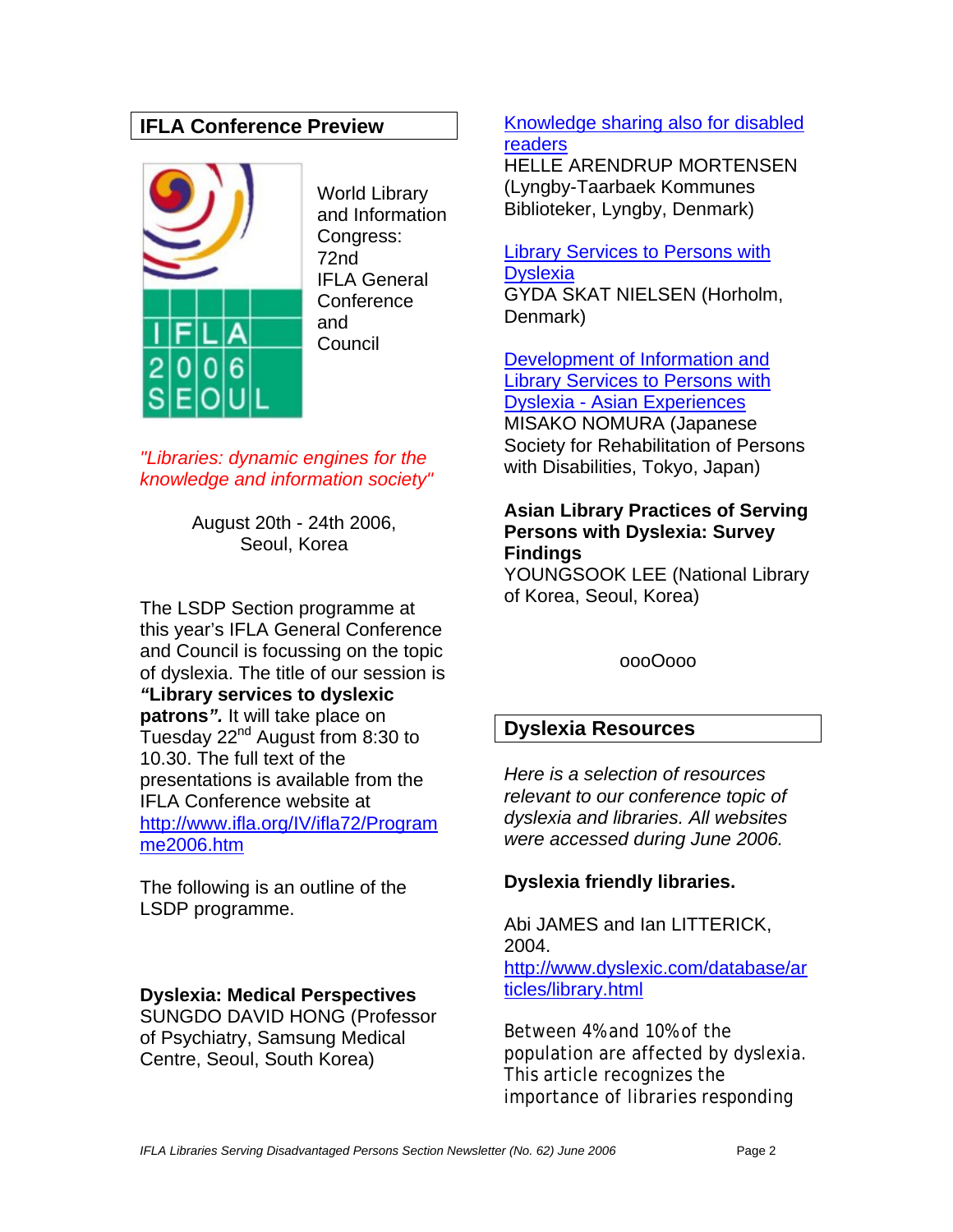positively to help people with dyslexia. Some of the difficulties faced by people with dyslexia and how it affects them using a library are discussed. There is a helpful description of a range of technological tools available to assist dyslexic users and how they could be implemented in libraries.

#### oooOooo

#### **Guidelines for library services to persons with dyslexia.**

(IFLA Professional Report No 70)

Gyda Skat NIELSEN and Birgitta IRVALL under the auspices of the IFLA Libraries Serving Disadvantaged Persons Section. The Hague: IFLA 2001. 37pp. ISBN 90-70916-82-7 http://www.ifla.org/VII/s9/nd1/iflapr-70e.pdf

For more information on ordering these guidelines, see: http://www.ifla.org/V/pr/index.htm

#### oooOooo

## **An introduction to students with dyslexia in higher education.**

Skill: National Bureau for students with diabilities (UK), 2001. http://www.skill.org.uk/info/demos/dy slexia.asp

This article provides an introduction to the concept of dyslexia; highlights some of the difficulties stat students with dyslexia face; introduces ways of supporting students in the learning environment (including libraries).

## **Library Design**

## **Open to all?**

Designing Libraries is the name of a new database of examples of good practice in library design. The following article by **Helena Earnshaw** calls on readers to share information about their good work with other librarians…

- $\triangleright$  Does your building have good access for all users?
- $\triangleright$  Have you overcome particular difficulties to create good access?

Why not share the good work you've done with other librarians?

*Designing Libraries* has created a new gallery 'Librarian's Choice' aimed at showing off the work you have done on improving any aspect of your library building. The first gallery concentrated on good examples of signs and guiding in libraries; our new gallery is concentrating on how libraries have addressed accessibility issues for all their users, such as furniture heights and assistive technology, particularly in light of the recent Disability Discrimination Act (UK).

You can email your images directly to us, and they will be collated and added to the gallery, for others to admire. To view other libraries that have accessibility features, go to the Database search page [www.designinglibraries.org.uk/search/](http://www.designinglibraries.org.uk/search)  select any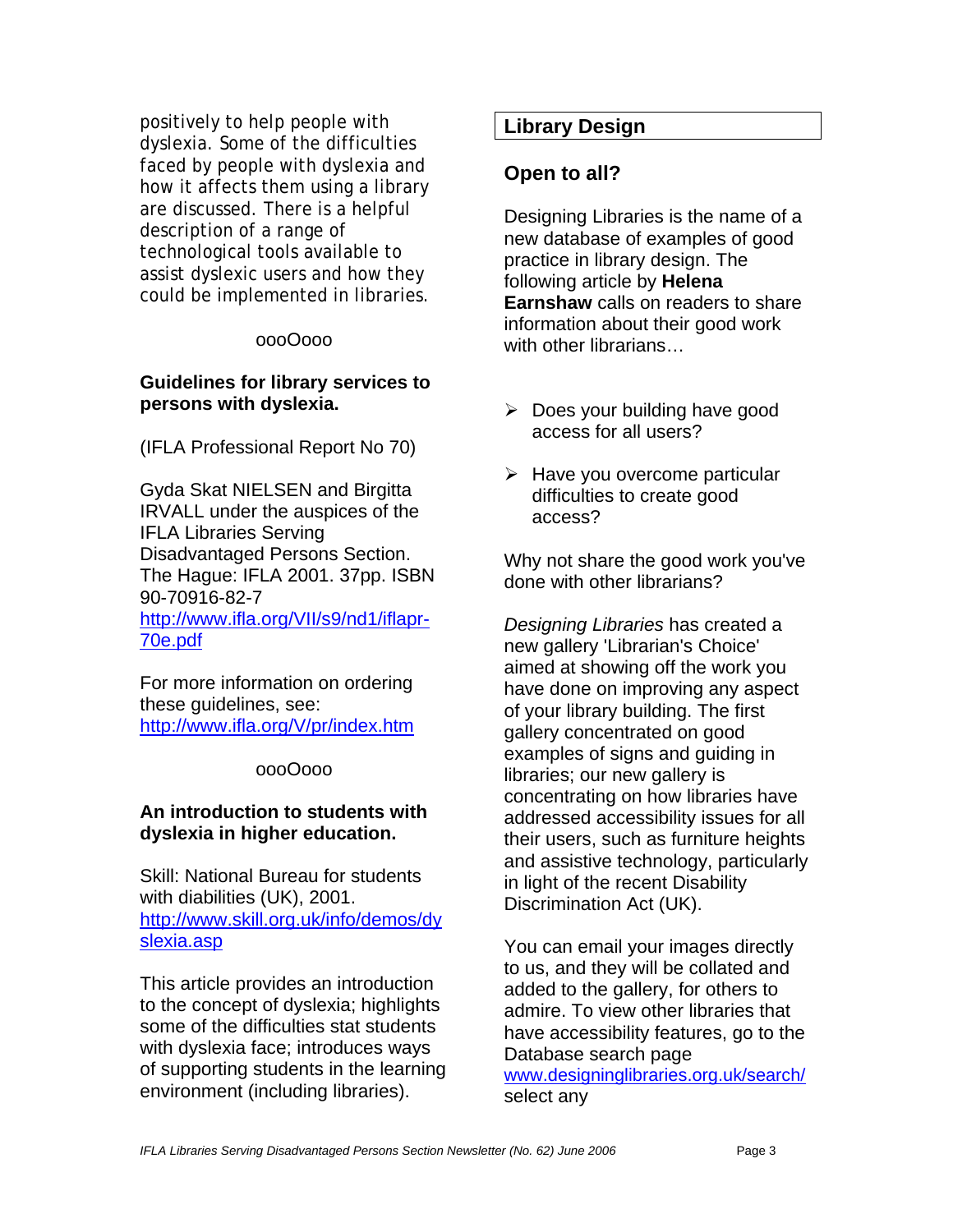accessibility features in which you are particularly interested, and hit the 'search' button. Choosing 'assistive technology' for instance brings up a list of 67 libraries with this feature. If you wish to view only those records that have images, tick the 'only show results that feature images' box before searching.

To view other galleries go to: [www.designinglibraries.org.uk/gallery](http://www.designinglibraries.org.uk/gallery)  where you will also find handy guidelines on how to take the best photographs of your library.

If you also have images of signs and guiding you would like to submit, please do send them. And why not also send us your suggestions for other topics for Librarian's Choice galleries?

Helena Earnshaw [info@designinglibraries.org.uk](mailto:info@designinglibraries.org.uk) 

## **Libraries for Hospital Patients**

A new guide to providing library services for patients in hospital has been published by the Ministry of Culture in Tuscany, Italy. The full text of the guide is available at http://www.cultura.toscana.it/bibliotec he/servizi/biblioteca\_accessibile/doc umenti/ospedale1\_8.pdf

Information describing its launch at the Regional Conference on Culture on 1<sup>st</sup> February 2006, is available at http://www.cultura.toscana.it/bibliotec he/servizi/biblioteca\_accessibile/lettu ra\_ospedale.shtml

## **Libraries and Older Adults**

The Americans for Libraries Council and the Institute of Museums and Library Services (US) have recently issued guidelines to reshape library services to "baby boomers". This new report also includes a call to action on libraries and active older adults.

*Designs for Change: Libraries and Productive Aging* gathers insights from a day-and-a-half-long Library Leaders Forum, held September 26- 27, 2005, in Washington, DC. The forum assembled 40 of the nation's top library leaders to consider the impact that the growing number of active older Americans will have on libraries and future librarians. Forum participants concluded that traditional adult services for "seniors" fall short in appealing to the interests of these older adults, and don't take full advantage of their willingness to work, volunteer, and impart expert knowledge within the community.

The Leaders Forum is part of ALC's *Lifelong Access Libraries,* an initiative to advance a new model for library services focused on active, engaged older adults. *Lifelong Access Libraries* is supported by a \$2.7 million grant from the Atlantic Philanthropies. Other components of the initiative include development of a *Lifelong Access Libraries National Institute, Lifelong Access Fellows, Lifelong Access Centers of Excellence* and a national network of *Lifelong Access Libraries.* ALC is working with leaders of national and state library associations, state librarians, library educators and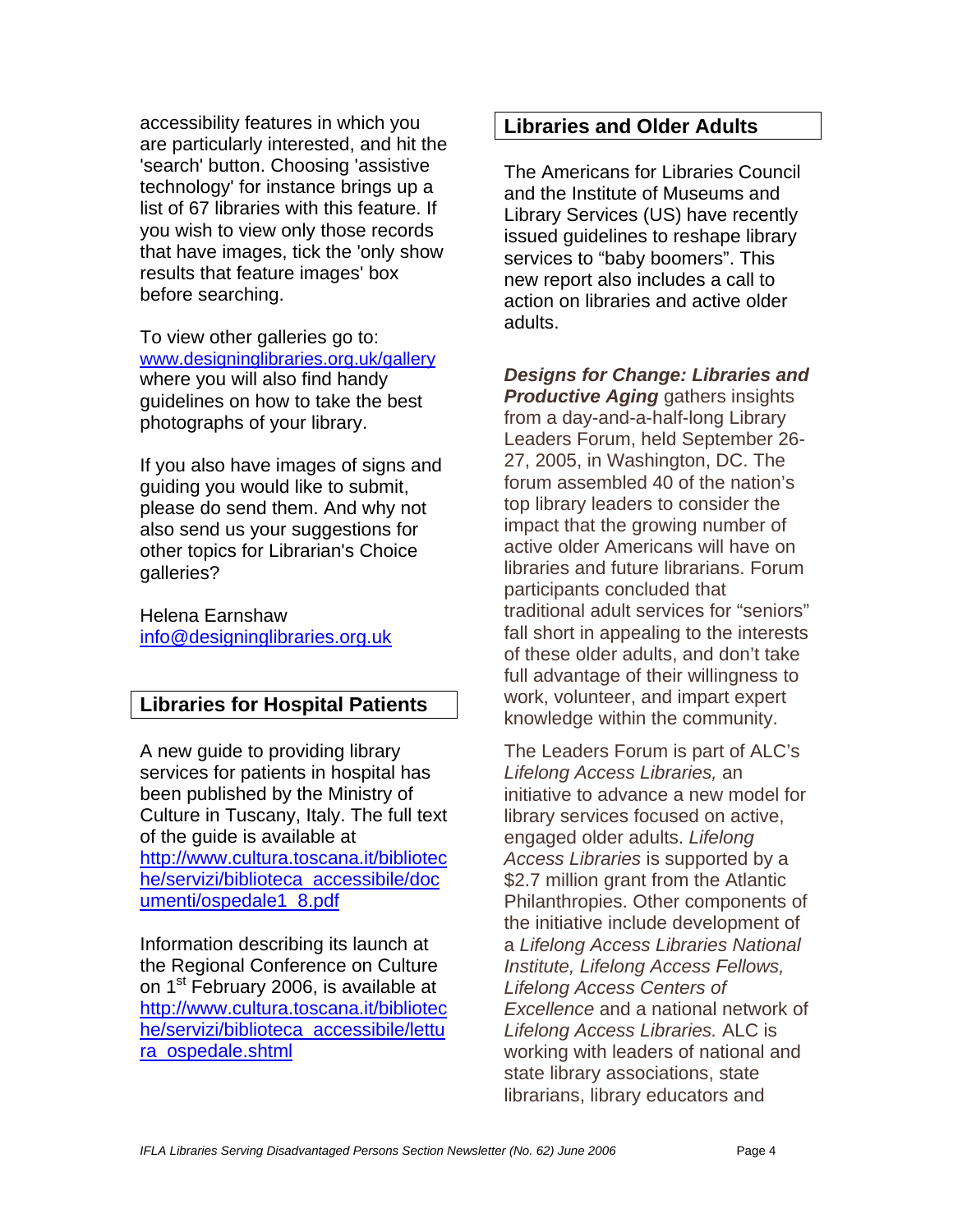other library leaders to carry out the four-year initiative.

*Designs for Change: Libraries and Productive Aging: report on the National Library Leaders Forum.* 

http://www.imls.gov/pdf/DesignsforC hange.pdf

## **Libraries Change Lives Award**

An innovative library service for young, disadvantage people in Sighthill, Edinburgh, has won the coveted 2006 CILIP/LiS Libraries Change Lives Award in the United Kingdom.

The library service at Sighthill in Edinburgh had suffered from an increasing amount of antisocial behaviour involving young people. The staff team, together with a number of key partners, tackled problems head on by adopting an inclusive and ground-breaking approach to working with excluded children and teenagers.

From being plagued by disruptive behaviour, under-age drinking and vandalism, they adopted a new inclusive approach, where they engaged more positively with young people. Together with many partners, including Lothian and Borders Police and the Duke of Edinburgh Award Scheme, they delivered a programme of imaginative reading, IT and arts activities such as a Computer Crazies Club, a football literacy project and graffiti arts events. Since then, the trouble in the area has dropped dramatically – a 60%

reduction in recorded antisocial incidents in the community and the library has won an award from the Scottish Executive Standing Up To Antisocial Behaviour Scheme.

The project successfully removed barriers that were contributing to the social exclusion of young people in Sighthill, giving them the opportunity to access services that have helped them to develop reading, literacy, learning and life skills.

This is the 14th year of the national award that recognises innovative and exciting work in libraries and their communities. The award was established in 1992 to acknowledge and reward libraries and information services working with disadvantaged groups to combat inequality, including the unemployed, homeless, persons with disabilities and ethnic minorities.

The award is sponsored by the Library + *i*nformation Show. It is organised and administered by CILIP: the Chartered Institute of Library and Information Professionals and its Community Services Group.

oooOooo

## **Contributors**

Angela Barlotti, Helena Earnshaw, Vibeke Lehmann and Joanne Locke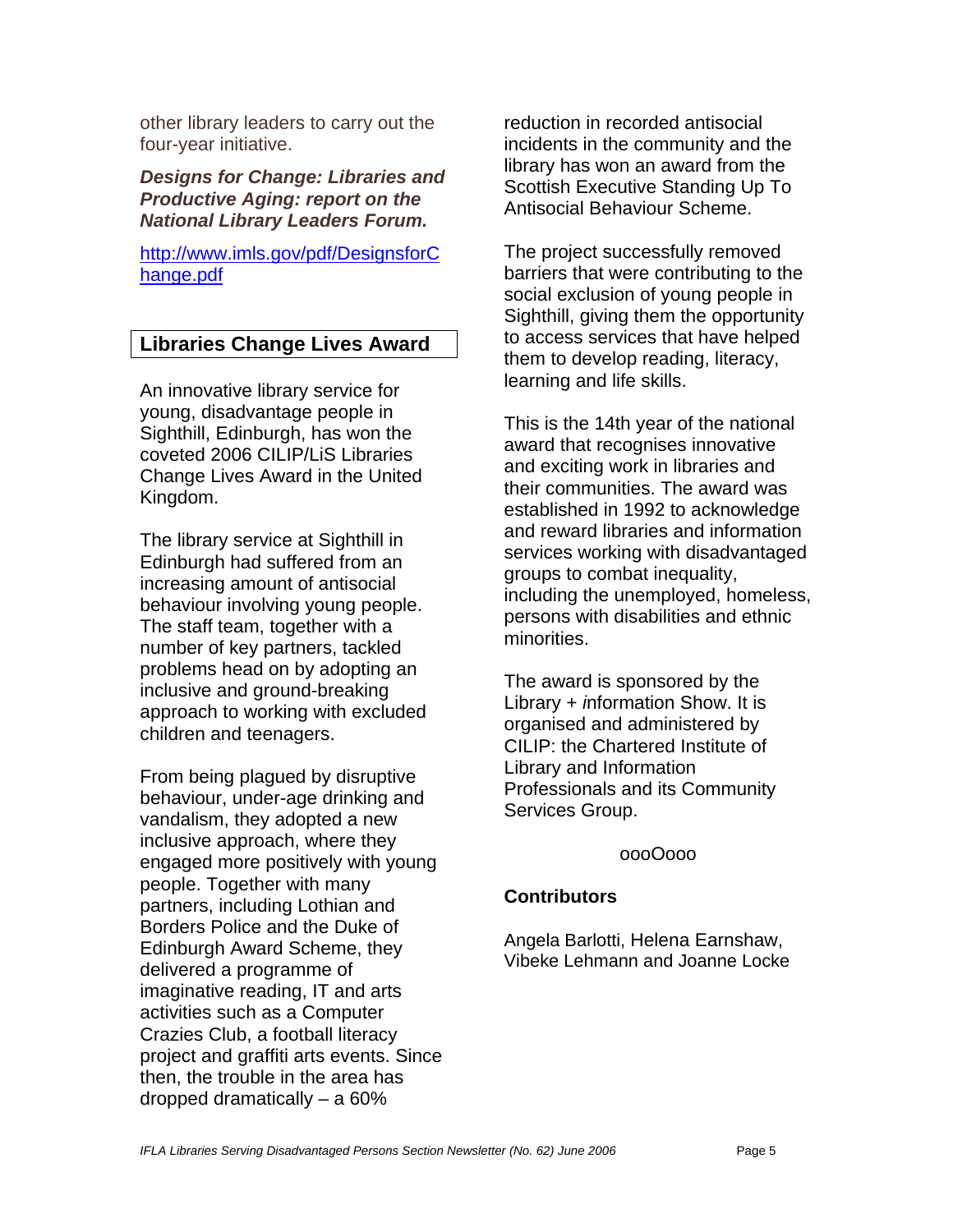## **LSDP Standing Committee 2005/06**

#### **Chair and Treasurer**

Joanne Locke Concordia University Department of Education, 7141 Sherbrooke St. West AD 306-2, Montreal, Quebec Canada H4B 1R6 jloke@vax2.concordia.ca

#### **Secretary**

Tone Eli Moseid Norwegian Archive, Library and Museum Authority Box 8145 Dep., N-0033 Oslo Norway Tone[.Moseid@abm-utvikling.no](mailto:Moseid@abm-utvikling.no) 

### **Information Officer**

Margaret E.S. Forrest University of Dundee School of Nursing & Midwifery Library Forth Avenue Kirkcaldy, Scotland KY2 5YS, UK m.e.s[.forrest@dundee.ac.uk](mailto:forrest@dundee.ac.uk) 

#### **Committee Members**

Maria Angela Barlotti Provincia de Ravenna, Servizio Biblioteche Garatoni, 6 48100 Ravenna, Italy abarlotti@mail.provincia.ra.it

Corinne de Munain, Ministère de la Culture et de la Communication 182 Rue St. Honoré 75033 Paris Cedex 1, France Corinne.de[-munain@culture.gouv.fr](mailto:munain@culture.gouv.fr)  Martin Dowding University of British Columbia School of Library & Archival and Inf. **Studies** 6190 Agronomy Rd. Vancover V6T 1Z3, Canada dowdingm@interchange,ubc.ca

Ramatoulaye Fofana Bibliothèque Publique d'Information 25, rue de Renard 75197 Paris Cedex 04 France fofana@bpi.fr

Dunja Marija Gabriel CLA, National and University Library Hrvatske Bratske Zajednice 4 10 000 Zagreb **Croatia** dgabriel@nsk.hr

Claudie Guerin Hopitaux de Paris 10 rue des Fosses St. Marcel 75005 Paris, France claudie.[guerin@sap.aphop-paris.fr](mailto:guerin@sap.aphop-paris.fr) 

Yu Kikuchi Japan Hospital Patients' Library **Association** 2227-1 Okura, Machida-shi 195-0062 Tokyo, Japan libraryp@mse.biglobe.ne.jp

Youngsook Lee National Library of Korea San 60-1, Banpo-dong, Secho-gu Seoul Republic of Korea ysooklee@nl.go.kr